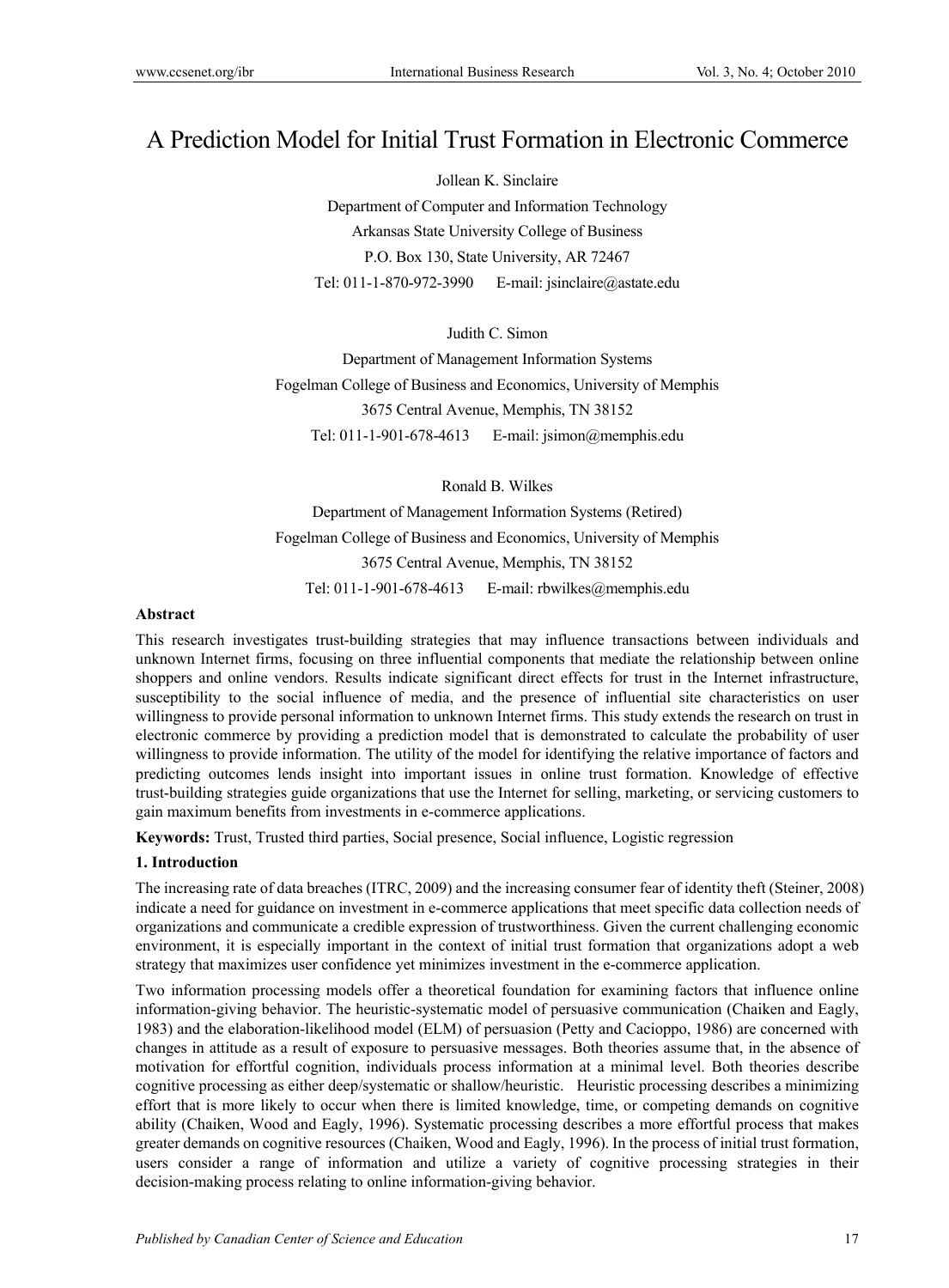This paper provides a review of prior research, followed by sections describing the research objective, research methodology, and data analyses. The paper concludes with a discussion and conclusion section identifying important findings from this research, along with suggestions for future research.

# **2. Background and Literature Review**

A review of research on user willingness to complete a transaction on the Internet reveals common themes of trust in the Internet store (Jarvenpaa, Tractinsky and Vitale, 2000), trust in the vendor (Pennington, Wilcox and Grover, 2003), trust in organizational practices (Smith, Milberg and Burke, 1996), and user perception of Web site features (Belanger, Hiller and Smith, 2002; Gefen and Straub, 2004; Pennington et al., 2003). The literature on trust includes five research streams: personality-based, cognition-based, calculative-based, knowledge-based, and institution-based trust (McKnight, Cummings and Chervany, 1998). Personality-based trust describes trust tendencies that are developed during childhood; cognition-based trust describes trust that develops as a result of first impressions and cues from the environment. Calculative-based trust is based on perceived economic outcomes, and knowledge-based trust occurs as a result of a history of interaction (Gefen, Karahana and Straub, 2003). Institution-based trust is generated by "guarantees, safety nets, or other structures" that convey a sense of security in a situation (Gefen et al., 2003; McKnight et al., 1998).

# *2.1 Trust in the Internet Infrastructure*

The Lee and Turban (2001) model of consumer trust in Internet shopping (i.e., trust in the computerized medium) features the perceived technical competence, perceived system performance, and user understanding of the system or the medium. There is evidence of a link between positive perceptions about the trustworthiness of the Internet and Internet purchase intentions (George 2002, 2004), and between institution-based structural assurance and trust-related Internet behaviors (McKnight and Chervany, 2001). Structural assurance is characterized as "technological Internet safeguards" such as encryption (McKnight and Chervany, 2001, p. 5).

#### *2.2 Web Site Characteristics*

Trusted third parties (TTPs) are organizations that work to reduce consumer fear about online security and privacy and increase trust in e-commerce transactions (Palmer, Bailey, Faraj and Smith, 2000). A TTP acts as a guarantor, providing an assurance of authentication or a brand image or reputation as a foundation for trust. TTPs may be classified according to purpose or intention. Privacy seals represent certified data collection and data usage processes (TrustE, n.d.; BBB, 2010), while security symbols provide assurance that the site uses the secure sockets layer (SSL) cryptographic protocol (GeoTrust, n.d.; VeriSign, 2010). A vulnerability symbol verifies third-party scans for vulnerabilities (HackerSafe, 2010). Reliability symbols vouch for the identity of the Web site and may affirm ethical practices (BBB, 2010; SquareTrade, 2010; WebAssured, n.d.). Consumer rating symbols indicate a satisfied customer experience with the Web site (BizRate, 2009). Although e-commerce literature offers contradictory findings on the ability of TTPs to influence online users, there is evidence of the positive effect of TTPs on purchasing likelihood (Fogg, Soohoo and Danielson, 2002) and information disclosure for some users (Miyazaki and Krishnamurthy, 2002). Additionally, as symbols of expertise, the presence of these artifacts may result in less thought given to scrutiny of information about the Web vendor (Chaiken et al., 1996; Petty and Cacioppo, 1986). And recent research found a strong correlation between use of Web assurance seals and user intention to use an online payment system (Ozkan, Bindusara and Hackney, 2010).

Web site social presence is a subjective quality based on user perception. It is defined as the perception of an interpersonal interaction due to the impression of human contact and the information richness of the medium (Gefen and Straub, 1997). Social presence features may include photographs of smiling customer service representatives as well as online-chat. Although Wang and Emurian (2005) found "social cue design elements" (p. 49) to be less important in promoting trust than visual design and content design, Gefen and Straub (2004) found evidence that the perception of social presence increases trust in e-commerce.

#### *2.3 Social Influence*

Social influence, sometimes referred to as subjective norms, is frequently decomposed into relevant referent groups. For example, in research that examined the use of information technology (IT) in an organization setting, Taylor and Todd (1995) decomposed sources of social influence into three groups: peers, superiors, and subordinates. In the context of e-commerce, Limayem, Khalifa, and Frini (2000) decomposed sources of social influence into three groups (friends, family and media), finding the social influence of media and family to have an effect on online shopping. Hwang (2005) found all three dimensions of social influence (friends, family, media) to be significantly related to online trust, while Bhattacherjee (2000) found news reports, popular press and mass media to have a large effect on subjective norms leading to intention to accept e-commerce.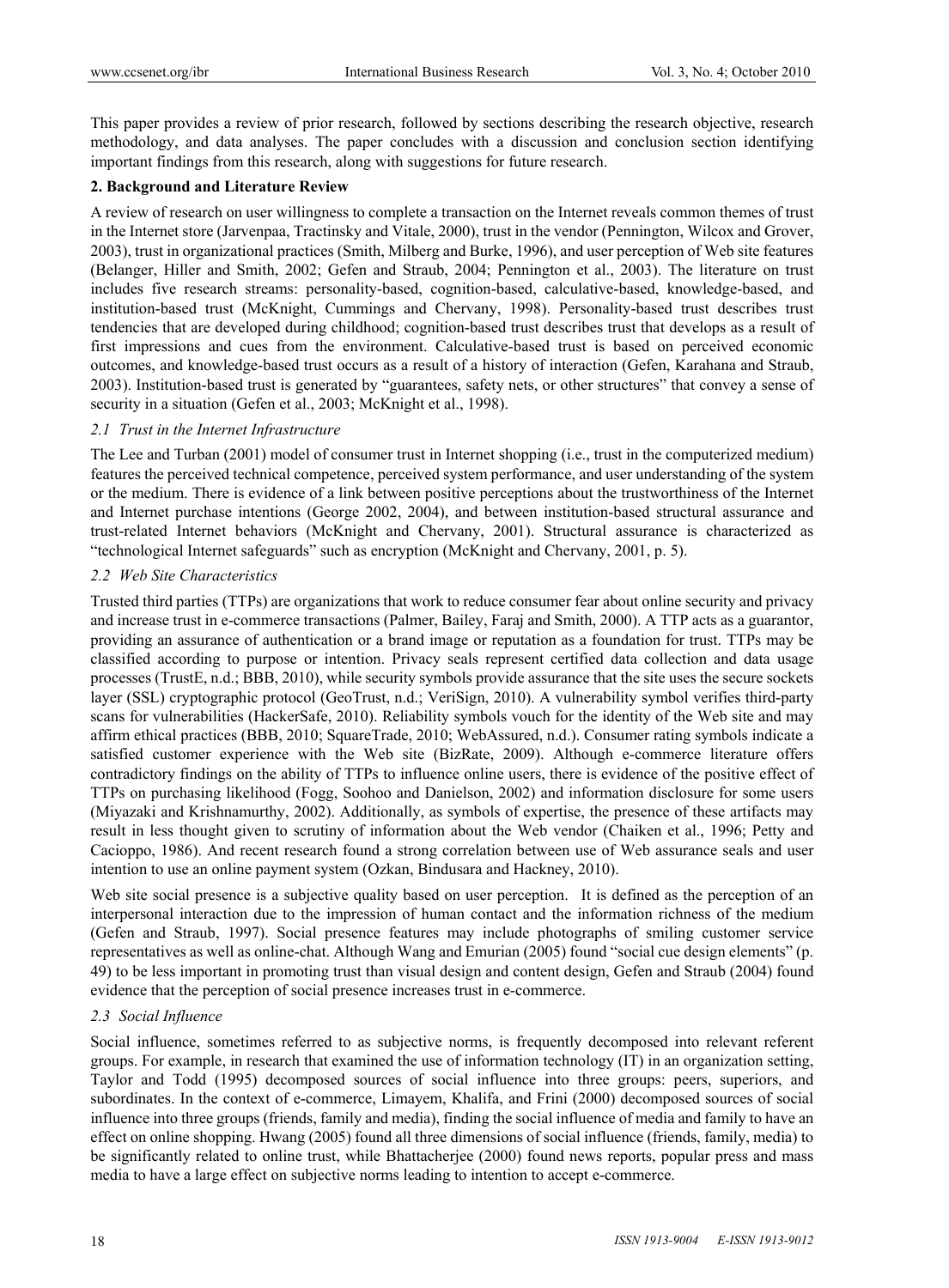The existing literature suggests that these three factors are influential components in the complex relationship that occurs between an individual and an unknown online vendor: trust in the Internet infrastructure, Web site features of institutional trust and social presence, and social influence. These factors form the framework for the research presented here.

# **3. Research Objective and Hypotheses**

In view of the inherent insecurity of the Internet and user concerns for information privacy, a question that should interest organizations seeking to maximize investments in e-commerce is: What cues of institutional trust and social presence are effective in overcoming low trust in the Internet infrastructure and social/media influences to persuade first-time users to provide personal information so that online transactions are facilitated? Specifically, three research questions are addressed:

*In the context of initial trust formation:*

- Does trust in the Internet infrastructure affect user willingness to provide personal information online?
- Do Web site elements of institutional trust and social presence affect user willingness to provide personal information online?
- Does general social influence affect user willingness to provide personal information online?

The research model is presented in Figure 1.

Trust in the Internet infrastructure is defined as trust in the safety and integrity of the fundamental security measures used to protect personal information during online transactions (McKnight and Chervany, 2001). Influential Web site characteristics are defined as artifacts of institutional trust (e.g., links to privacy policies and symbols of trusted third parties), and elements of social presence (e.g., e-mail links, images of service representatives, and options to speak online with service representatives in real time). User susceptibility to social or interpersonal influence is defined as the tendency of persons to change their online information-giving behavior as a result of social pressure (McGuire, 1968). The dependent variable is willingness to provide personal information ranging from data perceived as low risk (i.e., name, email address) to data perceived as high risk (i.e., credit card number, social security number) (Miyazaki and Krishnamurthy, 2002).

### **4. Research Methodology**

The research consisted of a  $3\times3\times3$  between-subjects quasi-experiment designed to test the effects of (1) trust in the Internet infrastructure, (2) social influence, and (3) Web site features of institutional trust and social presence on user willingness to provide personal information. The context of the study was anticipated patronage of an unknown Web vendor that offered a desired product at an acceptable price. The subjects were undergraduate and graduate students, considered to be reasonable proxies for online shoppers based on age and education (Drennan, Mort and Previte, 2006; Mauldin and Arunachalam, 2002). A total of 628 survey responses were included in the final analysis.

Respondents were advised that the topic of the survey was "Using the Internet for Personal Business." Using an online instrument, subjects responded to questions that assessed trust in the Internet infrastructure and susceptibility to social influence before being assigned to a media treatment. Assignment to treatment groups was accomplished with alphabetic self-selection menus. That is, based on the first letter of the last name (using self-selection), subjects were assigned to one of three media conditions: positive, negative, or none. Then, based on the first letter of the first name (using self-selection), subjects were assigned to one of three Web site conditions: low-, moderate-, or high-level. According to Shadish, Cook and Campbell (2002), this procedure is quasi-experimental in that random assignment occurred by means of self-selection.

User trust in the Internet infrastructure was evaluated using measures adapted from previous research (Lee and Turban, 2001; McKnight, Choudhury and Kacmar, 2002; George, 2004). Following assignment to a media treatment, susceptibility to social influence was measured using scales developed and validated as part of this study. The media treatments were composites of positive or negative excerpts pertaining to the safety of the Internet (selected from national magazines or newspapers and government or non-profit online sources) presented as print media. To provide and control for source credibility, both messages were presented as an article in *USA Today.* Following assignment to a simulated Web site on which the type and number of elements that represent guarantees, institutional assurances of trustworthiness, and social presence were varied, the effect of these elements was evaluated using measures adapted from previous research (Miyazaki and Krishnamurthy, 2002). The simulated Web site created for this experiment was "product-neutral" in that it typified a "registration" page on which new users would provide personal information to learn more about a product or service.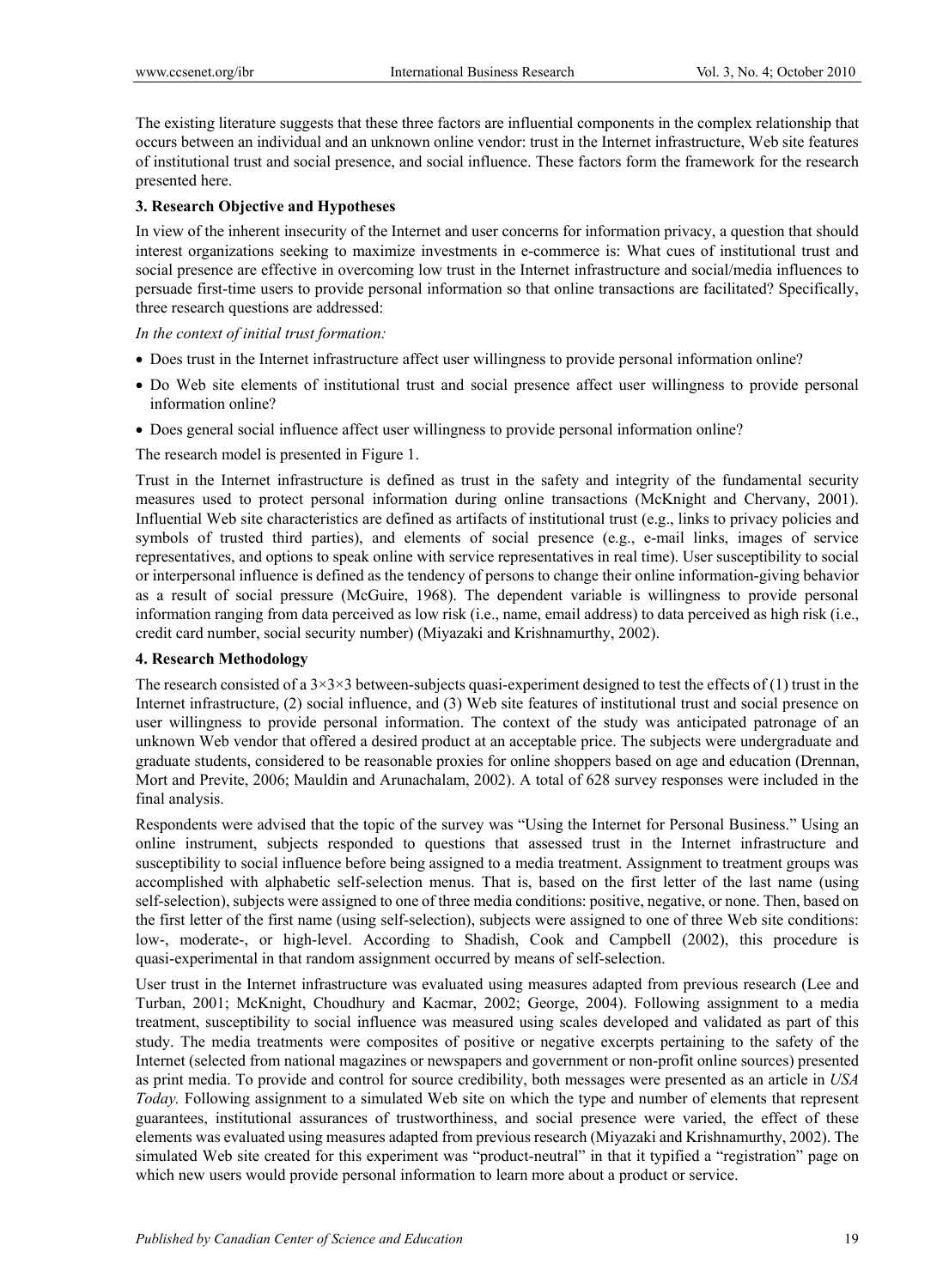# **5. Data Analyses**

Statistical analyses included descriptive statistics, univariate analyses of factors affecting trust in the Internet infrastructure and susceptibility to social influence, cross-tabulations and chi-square tests to evaluate differences across treatment groups, and correlational analyses among the predictor variables. Logistic regression models were constructed to examine main and interaction effects.

# *5.1 Descriptive Statistics*

The respondents were fairly evenly split by gender (342 males, 286 females), mostly young (453 were 18 to 24 years of age, 175 were 25 and older), and racially diverse (371 White, 182 Black/African American, 75 other races).

The majority of respondents reported using the Internet extensively: 584 reported daily use; time spent on the Internet averaged 17 hours per week. The majority of respondents (449) reported having used the Internet for 7 years or more. Approximately one fourth of the respondents reported making an Internet purchase on a monthly basis, while slightly more than half reported making an Internet purchase a couple of times a year. Table 1 presents characteristics of the participants.

# *5.2 Logistic Regression Analyses*

Based on results of chi-square tests and correlational analysis, potential predictors of willingness to provide information included demographic characteristics, trust in the Internet infrastructure, susceptibility to social influence, media treatment, and Web site treatment. This paper focuses on the results of the logistic regression analyses.

Logistic regression relates one or more continuous or categorical predictor variables to a dichotomous dependent variable by analyzing the logit or natural logarithm of the odds of the reference outcome, defined as  $P_i$  (the probability of an event). If  $P_i$  is the probability of a "Yes" response, then 1- $P_i$  is the probability of a "No" response.

The logit transformation occurs in two steps: First, the odds of the event are determined  $(P_i / 1 - P_i)$ , then the natural logarithm (ln) of the odds is calculated (Pampel, 2000). It is the logit, or log(odds), that serves as the dependent variable in logistic regression.

 $log(odds) = logit(P<sub>i</sub>) = ln (P<sub>i</sub>/1-P<sub>i</sub>)$ 

A simple logistic regression equation with independent variable X takes the form:

 $logit(P_i) = a + b_1X$ 

For a continuous covariate,  $b_1$  gives the change in the log(odds) for an increase of one unit in X. For example, if  $b_1$  $= .555$ , this value is exponentiated to learn the log(odds) or odds ratio  $= 1.742$ . (In SPSS output, this is seen as  $Exp(B) = 1.742$ .) The odds ratio minus one  $(1.742 - 1)$  means a one-unit increase in X results in a 74.2% increase in the outcome of the target dependent variable (i.e., a "Yes" response).

For a categorical covariate,  $b_1$  gives the extent to which the odds in favor of one outcome are raised when X is raised from the reference level to another level. For example, if  $b_1 = 1.888$ , this value is exponentiated to learn the odds ratio = 6.606. (In SPSS output, this is seen as  $Exp(B) = 6.606$ .) This means the odds of saying "Yes" (the target outcome) for those who did not receive a media treatment (the reference group) are 6.6 times greater than for those who received the negative media treatment (the comparison group).

An odds ratio greater than 1.0 signifies a positive relationship between two variables, and an odds ratio of less than 1.0 signifies a negative or inverse relationship. An odds ratio of 1.0 means there is no relationship between a predictor and the outcome (Menard, 1995). When an odds ratio is a fraction (i.e., .750), the reciprocal (1/.750 = 1.33) is interpreted such that the odds of saying "Yes" for those who received the negative media treatment (the comparison group) are 1.33 times greater than for those who did not receive a media treatment (the reference group) (Pedhazur, 1997).

The logistic regression models were constructed using a model-building strategy (Hosmer and Lemeshow, 1989) that calls for univariate analysis of each variable to select variables for multivariate analyses with subsequent analyses considering interactions among the variables. Because chi-square statistics revealed significant differences in outcome between gender, race, media, and Web site groups, those variables were included in the initial regression model as were the continuous variables of interest (trust in the Internet, social influence of friends, social influence of family, and social influence of media). The results provided a subset of five covariates with *p*  < .10 that were retained for further analysis: race, trust, media, site, and social influence of family. The results of the reduced model showed these five variables to be significant at the .05 level for at least one outcome variable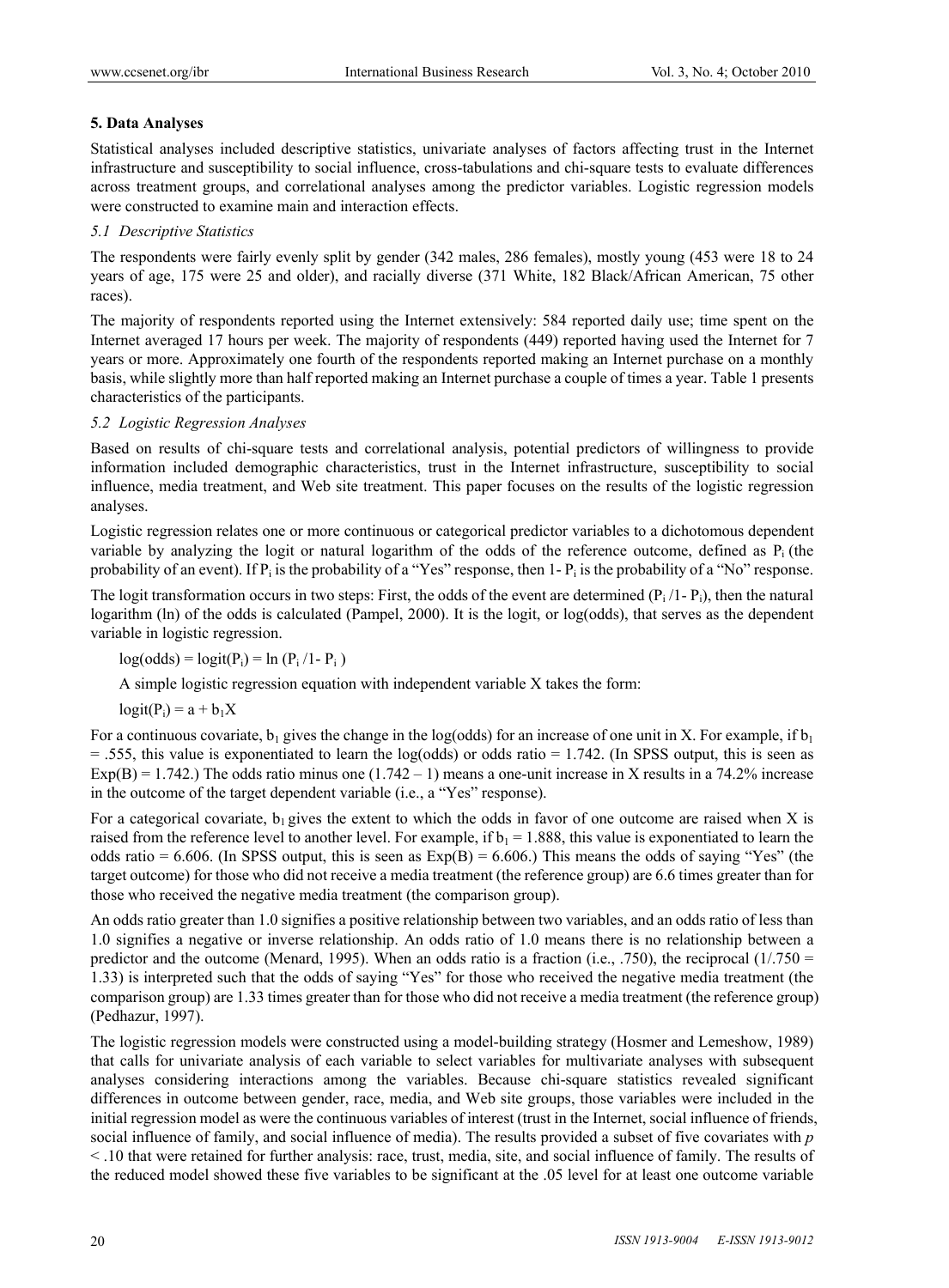(phone number, credit card number, social security number) or all six outcome variables. Table 2 contains the results of the reduced multivariate model.

Ten two-way interactions may be formed from the variables in the reduced multivariate model. Following the strategy suggested by Hosmer and Lemeshow (1989), further analyses examined each of these interactions with all variables retained from the reduced multivariate model. When all outcome variables are considered collectively, none of the interaction models provides a significant improvement over the main effects only model. Therefore, the main effects model was selected for further analysis using the subset of predictor variables identified as significant for willingness to provide credit card number. Those covariates are race, trust, media, site, and social influence of family. This model was selected because it shares the highest level of significance (.000) with the model identified for willingness to provide address, and it is the most inclusive model; that is, it includes all variables that are significant for the remaining outcome variables. Of the five parameters in the final model, four were statistically significant. The estimates of the main effects logistic regression model are presented in Table 3.

The most frequently used test of significance of an individual predictor is the Wald Chi-square statistic (Pampel, 2000). This value indicates the relative importance of the individual variable. The estimates shown in Table 3 indicate four covariates in the model are important factors for willingness to provide personal information on the Internet in the context of initial trust formation.

*Continuous variables.* The Exp(B) value or odds ratio value for **trust** (1.463) indicates a one-unit increase in trust results in a 46.3% increase in the odds of the subject providing a credit card number. (Trust in the Internet infrastructure ranges in value from -3 to +3 in increments of 0.25.) Based on a negative coefficient and a fractional odds ratio, using the reciprocal, the .868 odds ratio for **social\_2** indicates a one-unit increase in social influence of family results in a 15.2% decrease in the odds that the subject will provide a credit card number. (Social influence ranges in value from  $-3$  to  $+3$  in increments of 1.0.)

*Categorical variables.* The reference group for race is White; and race(1) compares Asian subjects to the reference group; race(2) compares Native Hispanic subjects to the reference group; race(3) compares Black/African American subjects to the reference group. Based on a negative B-value and a fractional odds ratio, using the reciprocal, the 3.67 odds ratio for race(1) indicates an Asian subject is 2.72 times less likely to provide a credit card number compared to a White subject (the reference group).

The reference group for site is low-level; and site(1) compares the high-level treatment to the low-level treatment; site(2) compares the moderate-level treatment to the low-level treatment. The odds ratio for site(1) indicates a subject who receives a high-level site treatment is 1.6 times more likely to provide a credit card number than a subject who receives a low-level site treatment. The odds ratio for site(2) indicates a subject who receives a moderate-level site treatment is 1.7 times more likely to provide a credit card number than a subject who receives a low-level site treatment.

# *5.3 The Prediction Model*

A logistic regression classification table shows the overall success rate in predicting the outcome (yes or no). The overall accuracy of the reduced multivariate model to predict willingness to provide credit card number is 69.4%. The positive predictive value =  $55/88 = 62.5\%$ ; the negative predictive value =  $370/525 = 70.6\%$  (Pedhazur, 1997). The classification table for the logistic regression equation for estimating willingness to provide credit card number is shown in Table 4.

The equation for calculating the probability that a subject will provide a credit card number is given by the equation:

Probability (Yes) =  $1/(1+e^{-z})$ 

where  $z =$  the logistic regression equation derived from Table 2. For this model

 $z = -1.111 - 1.003* \text{race}(1) + .380* \text{trust} - .142* \text{social}_2 + .470* \text{site}(1) + .544* \text{site}(2)$ 

(Note: Race(1) = Asian; site(1) = high-level; site(2) = moderate-level.)

This prediction model can be used to calculate the probability of willingness to provide credit card number based on the subject's race, scores on trust in the Internet infrastructure and susceptibility to social influence of family, and the level of the Web site treatment (low, moderate, high) (Chan, 2004). Several examples of the utility of the prediction model are provided below.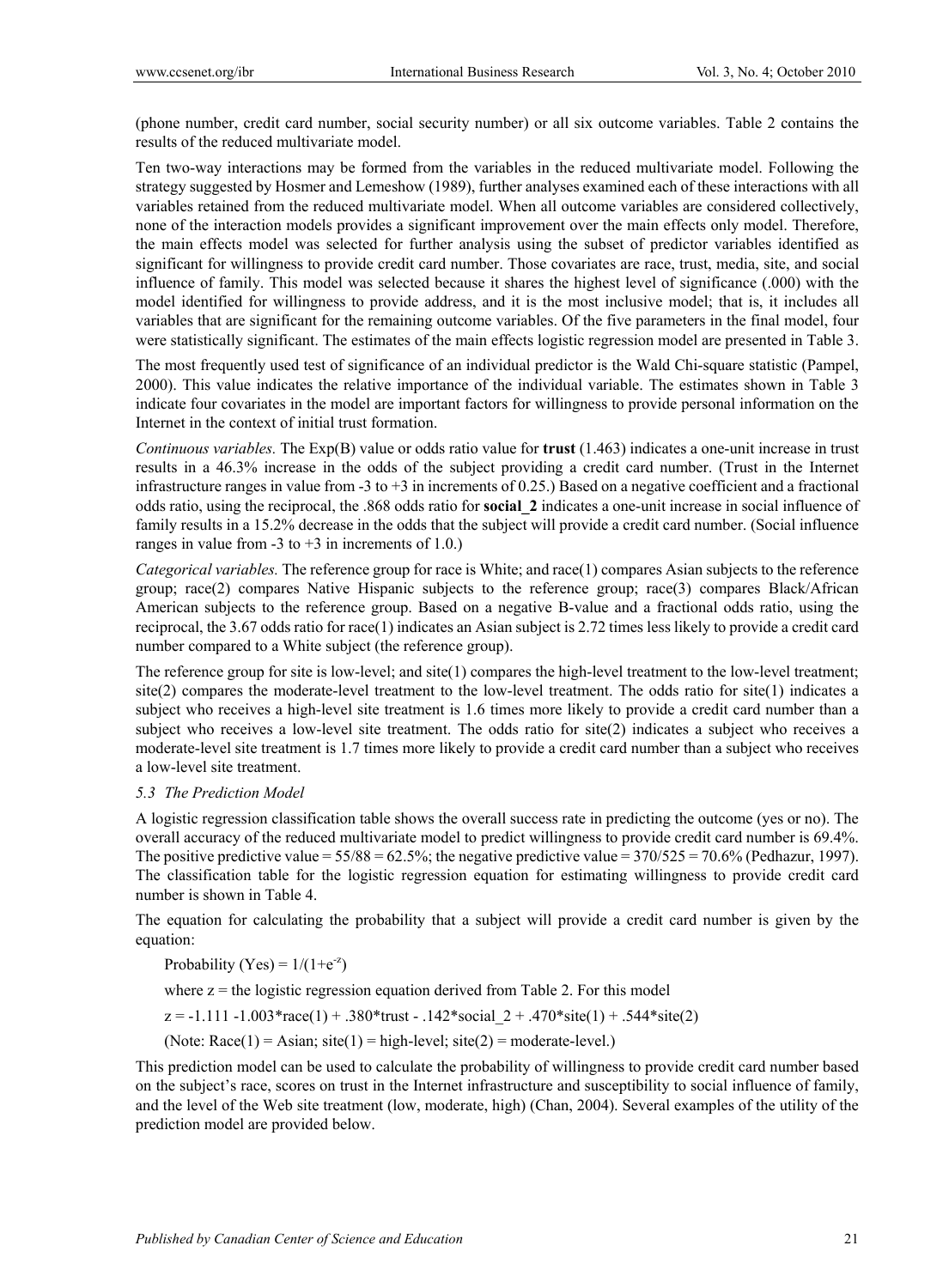# 5.3.1 Example 1

Two subjects are presented with a moderate level Web site. Each subject scores 1.5 on trust in the Internet infrastructure and 1.0 on susceptibility to social influence of family. These scores indicate the subjects are moderately trusting of the Internet and consider the opinions of family members when making decisions about providing information online or making purchases on the Internet. The first subject is non-Asian; the second subject is Asian. For the first subject, indicator (dummy) coding for race(1) = site(1) = 0, coding for site(2) = 1, and the logistic regression equation is:

 $z = -1.111 + 0.380 * 1.5 - 0.142 * 1 + 0.544 * 1 = 0.139$ 

$$
e^{-z} = 1.149
$$

Probability (Yes) =  $1/(1 + 1.149) = .465$ 

indicating the non-Asian subject is somewhat unlikely to provide a credit number at the moderate-level Web site in the context of initial trust formation.

For the second subject, indicator coding for site(1) = 0, coding for race(1) = site(2) = 1; the logistic regression equation is:

 $z = -1.111 - 1.003*1 + .380*1.5 - .142*1 + .544*1 = -1.142$  $e^{-z} = 3.133$ 

Probability (Yes) =  $1/(1 + 3.133) = .242$ 

indicating the Asian subject is unlikely to provide a credit card number at the moderate-level Web site in the context of initial trust formation. This comparison shows that holding constant all other factors of the model, an Asian subject is much less likely to provide a credit card number than a non-Asian subject.

5.3.2 Example 2

Three subjects are presented with a moderate-level Web site. Each subject scores 2.0 on trust in the Internet infrastructure. However, scores on susceptibility to social influence of family vary from -1 to +1. The first subject's score on social influence of family is -1, indicating a lack of consideration for the opinions of family members when making decisions about providing information online or making purchases on the Internet. For this subject, the logistic equation is:

 $z = -1.111 + .380*2 - .142*-1 + .544*1 = -.335$  $e^{-z} = .715$ 

Probability (Yes) =  $1/(1 + .715) = .583$ 

The second subject's score on social influence of family is zero, indicating a neutral stance on the consideration of the opinions of family members. The logistic equation for this subject is:

$$
z = -1.111 + .380*2 - .142*0 + .544*1 = .193
$$
  

$$
e^{z} = .825
$$

Probability (Yes) =  $1/(1 + .825) = .548$ 

The third subject's score on social influence of family is  $+1$ , indicating moderate consideration for the opinions of family members. The logistic equation for this subject is:

 $z = -1.111 + 0.380*2 - 0.142*1 + 0.544*1 = 0.051$  $e^{-z} = .950$ 

Probability (Yes) =  $1/(1 + .715) = .513$ 

This comparison shows that holding constant race, trust in the Internet infrastructure, and site-level, increasing levels of susceptibility to social influence function to reduce the probability that subjects will provide a credit card number in the context of initial trust formation.

5.3.3 Example 3

Three subjects are compared who differ only on the basis of Web site viewed. These subjects are non-Asian, have moderately high scores on trust in the Internet infrastructure (score=2.0) and low positive scores on susceptibility to social influence of family (score=1.0) indicating moderate consideration of the opinions of family members. The first subject viewed a low-level site, the second subject viewed a moderate-level site, and the third subject viewed a high-level site.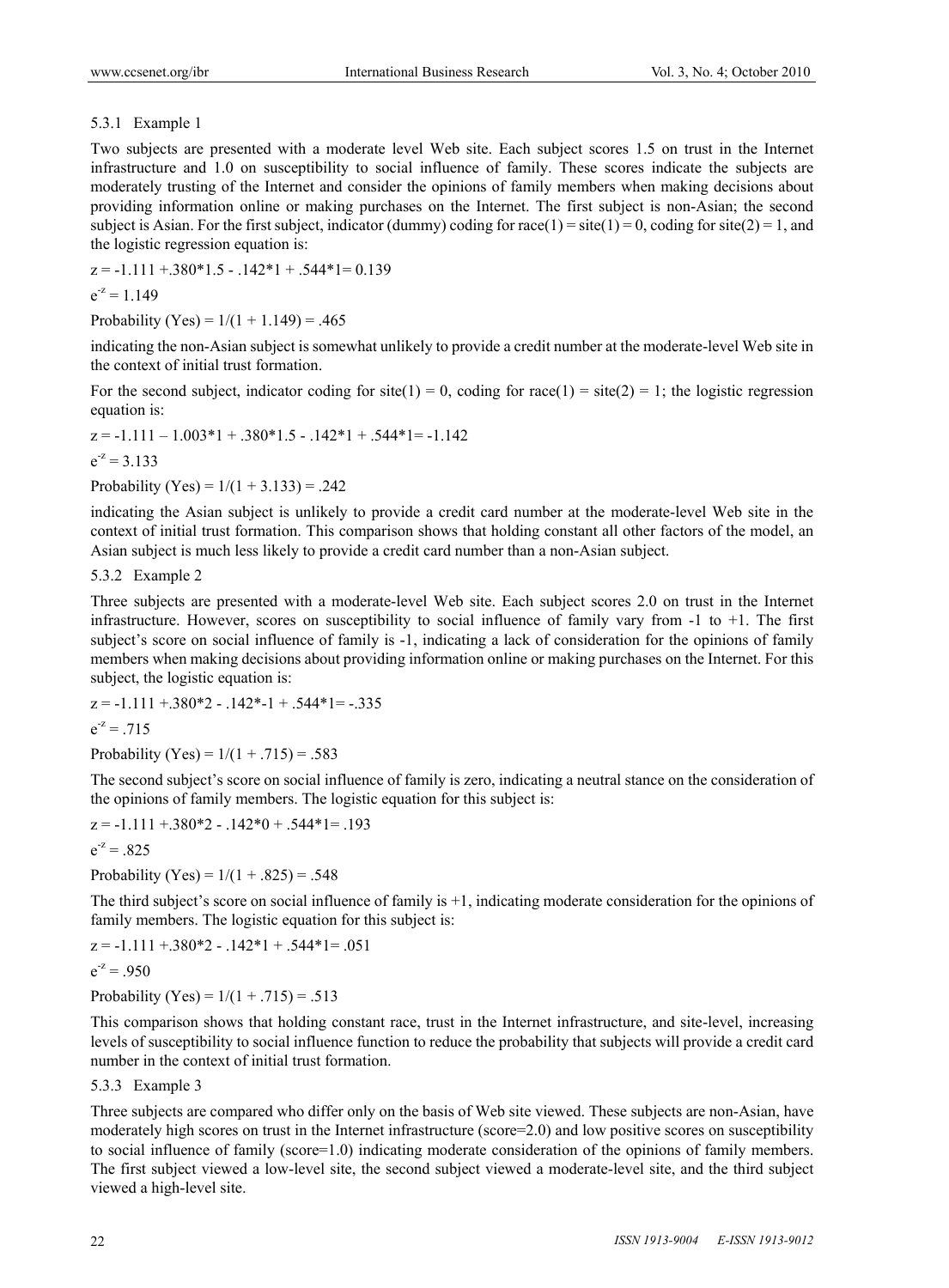For subject one (low-level site), the logistic regression equation is

 $z = -1.111 + 0.380*2 - 0.142*1 = -0.493$  $e^{-z} = 1.637$ Probability (Yes) =  $1/(1 + 1.637) = .379$ For subject two (moderate-level site), the logistic regression equation is  $z = -1.111 + .380*2 - .142*1 + .544*1 = .051$  $e^{-z} = .950$ Probability (Yes) =  $1/(1 + .950) = .513$ For subject three (high-level site), the logistic regression equation is  $z = -1.111 + 0.380 \times 2 - 0.142 \times 1 + 0.470 \times 1 = -0.023$ 

$$
e^{-z}=1.023
$$

Probability (Yes) =  $1/(1 + 1.023) = .494$ 

This comparison shows that holding constant race, trust in the Internet infrastructure, and social influence of family, a moderate-level web site results in the highest probability that a subject is willing to provide a credit card number. A high-level site results in a slightly lower probability, and the low-level site produces the lowest probability that a subject is willing to provide a credit card number in the context of initial trust formation.

In summary, the main effects model predicts with 62.5% confidence that, in the context of initial trust formation, Asian subjects are less likely than non-Asian subjects to provide a credit card number; increasing levels of social influence of family result in reduced probabilities that subjects will provide a credit card number; and a moderate-level Web site treatment results in the highest probability that subjects will provide a credit card number.

### **6. Discussion and Conclusion**

The results of this experiment indicate trust in the Internet infrastructure, the presence of Web site features of institutional trust, and susceptibility to the social influence of media are positively related to willingness to provide personal information online in the context of initial trust formation. Additionally, significant differences in online information-giving behavior were observed between ethnic groups.

Evidence of systematic cognitive processing (Chaiken and Eagly, 1983) was provided by results that found significant differences in willingness to provide information across media treatment groups such that subjects who received the positive media treatment were more willing to provide information than subjects who received the negative media treatment. Because the media treatment required reading an article and answering manipulation check questions, these results describe systematic or "deep" cognitive processing (Chaiken et al., 1996). Evidence of heuristic cognitive processing (Chaiken and Eagly, 1983) was provided by results that found the presence of influential Web site characteristics influenced willingness to provide personal information. In the context of initial trust formation, when the online firm is unknown to the user, symbols of trusted third parties may provide brand recognition (Palmer et al., 2000). Because Web site features of institutional trust and social presence are processed as cues, these results describe heuristic or "shallow" cognitive processing (Chaiken et al., 1996). The heuristic-systematic model suggests that cognitive processing modes may occur simultaneously when motivation or capacity or both are high, and both modes of processing may have an impact on judgment. The primary difference in these two paths to attitude change lies in the amount of analysis given to the issue under consideration.

The results of this study provide insight for organizations that seek to adopt a strategy to maximize trust for new online users at the same time that they minimize investment in e-commerce. The utility of the prediction model for identifying the relative importance of factors and predicting outcomes can guide investment on Web site features that are sufficient for the specific data collection needs of the organization.

Because the quasi-experiment simulated a potential information-giving situation for a product-neutral, unknown (un-branded) Web site, the results should be interpreted within that limiting context. Also, this quasi-experiment included only one operationalization each of the media treatment and the Web site. Because media treatments were presented as an article in *USA Today* and the Web site was a fictional corporation, threats to construct validity include mono-operation bias such that the constructs of media influence and Web site features of institutional trust and social presence may have been underrepresented. Additionally, a threat to construct validity results from using one method of measuring outcome variables (i.e., self-report).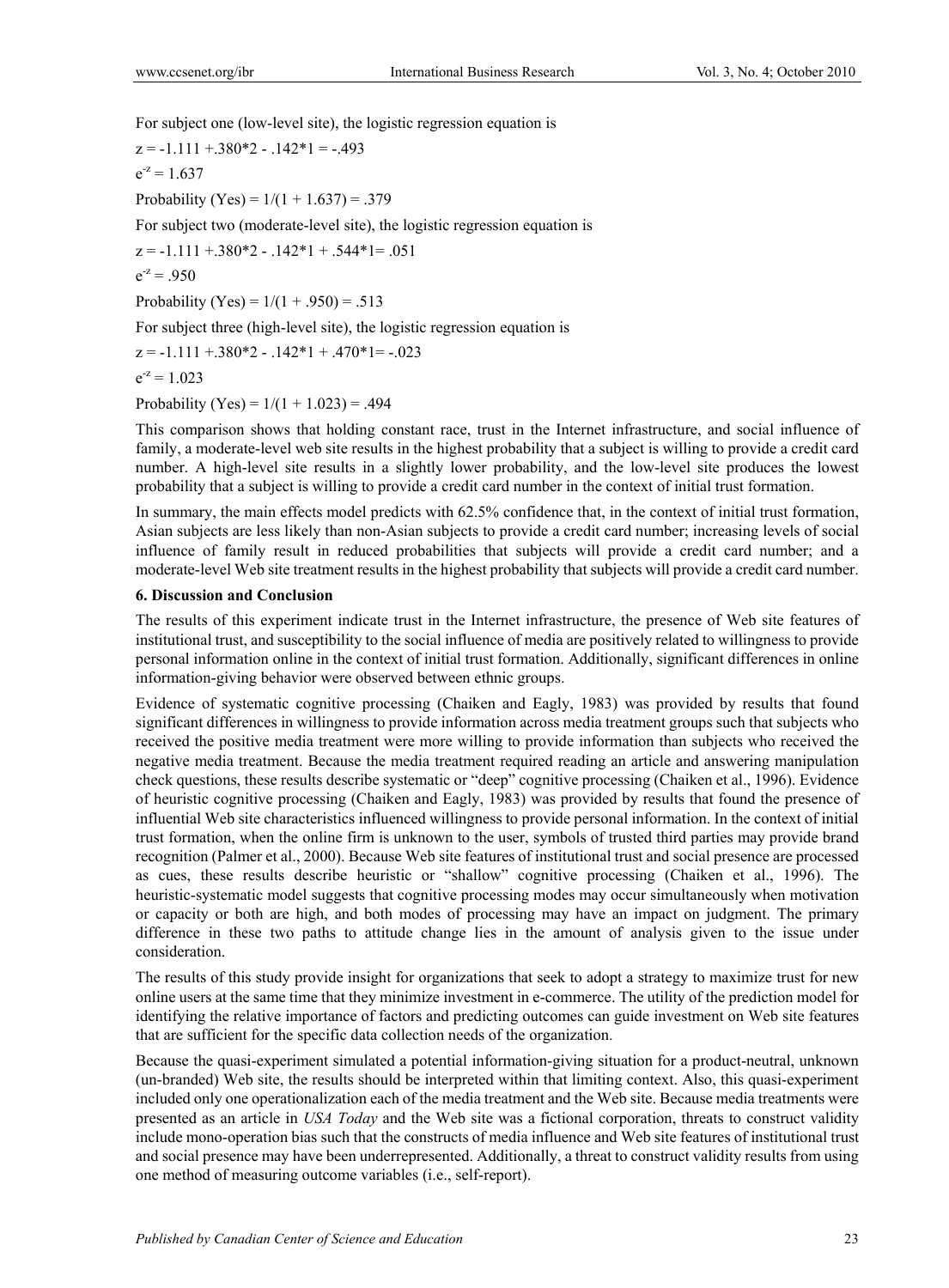Although previous research found social presence to be effective in increasing trust in e-commerce (Gefen and Straub, 2004), this study found no evidence that Web site features of social presence increase user willingness to provide information. Given contradictory findings and anecdotal evidence that Web site social presence features continue to evolve with advances in multimedia technology, future research should explore the use of interactive social features such as live chat and other forms of online communication to learn how multimedia elements impact initial trust in e-commerce.

Regarding differences found in information-giving behavior between subjects who received the positive media treatment and those who received the negative media treatment and in consideration of marketing research that indicates two-sided advertising messages result in higher believability and greater purchase intentions (Golden and Alpert, 1987), future research on media influences could look at the effectiveness of Web site information features such as news links and/or blogs that present opposing media treatments to offset negative media influences.

#### **References**

Bhattacherjee, A. (2000). "Acceptance of E-Commerce Services: The Case of Electronic Brokerages." *IEEE Transactions on Systems, Man, and Cybernetics – Part A: Systems and Humans*. 30(4), 411-420.

BBB Accredited Business Seal. (2010). Retrieved February 25, 2010, from www.bbb.org.

Belanger, F., Hiller, J.S., and Smith, W.J. (2002). "Trustworthiness in electronic commerce: the role of privacy, security, and site attributes." *Strategic Information Systems, 11,* 245-270.

BizRate Store Ratings (2009). Retrieved February 25, 2010, from http://www.bizrate.com/ratings\_guide/guide/

Chaiken, S., and Eagly, A.H. (1983). "Communication Modality as a Determinant of Message Persuasiveness and Message Comprehensibility." *Journal of Personality and Social Psychology, 45,* 241-256.

Chaiken, S., Wood, W., and Eagly, A.H. (1996). Principles of Persuasion. In E.T. Higgins and A.W. Kruglanski (Eds.), *Social Psychology. Handbook of Basic Principles* (pp. 702-742). New York: The Guilford Press.

Chan, Y.H. (2004). "Biostatistics 202: Logistic Regression Analysis." *Singapore Medical Journal,45,* 55-61.

Drennan, J., Mort, G.S., and Previte, J. (2006). "Privacy, Risk Perception, and Expert Online Behavior: An Exploratory Study of Household End Users." *Journal of Organizational and End User Computing, 18*(1), 1-22.

Fogg, B.J., Soohoo, C., and Danielson, D. (2002). "How Do People Evaluate a Web Site's Credibility?" *Consumer Reports WebWatch*. Retrieved December 18, 2009, from http://www.consumerwebwatch.org/ dynamic/web-credibility-reports-evaluate-abstract.cfm.

Gefen, D., Karahana, E., and Straub, D.W. (2003). "Trust and TAM in Online Shopping." *MIS Quarterly, 27*(1), 51-90.

Gefen, D., and Straub, D.W. (1997). "Gender differences in perception and adoption of E-mail: an extension to the technology acceptance model." *MIS Quarterly 21*(4): 389-400.

Gefen, D., and Straub, D.W. (2004). "Consumer trust in B2C e-Commerce and the importance of social presence: experiments in e-Products and e-Services." *Omega: The International Journal of Management Science, 32*(6), 407-424,.

George, J.F. (2002). "Influences on the intent to make Internet purchases. *Internet Research," 12*(2), 165-180.

George, J.F. (2004). "The Theory of Planned Behavior and Internet Purchasing." *Internet Research, 14*(3), 198-212.

GeoTrust, *About Us.* Retrieved February 26, 2010, from www.geotrust.com.

Golden, L., and Alpert, M. (1987). "Comparative Analysis of the Relative Effectiveness of One-and Two-Sided Communication for Contrasting Products." *Journal of Advertising*, *16,* 18-25.

HackerSafe, *About HackerSafe,* 2010. Retrieved February 25, 2010, from www.hackersafe.com.

Hosmer, D.W., and Lemeshow, S. (1989). *Applied Logistic Regression.* New York: John Wiley and Sons.

Hwang, Y. (2005). "An Empirical Study of Online Trust and Consumer Behavior: Cultural Orientation, Social Norms, and Personal Innovativeness in Information Technology." *Proceedings of the Twenty-sixth International Conference on Information Systems,* June 25-28, Las Vegas, Nevada.

ITRC (Identity Theft Resource Center) (2010). "ITRC 2009 Breach List," January 8, 2010. Retrieved January 19, 2010, http://www.idtheftcenter.org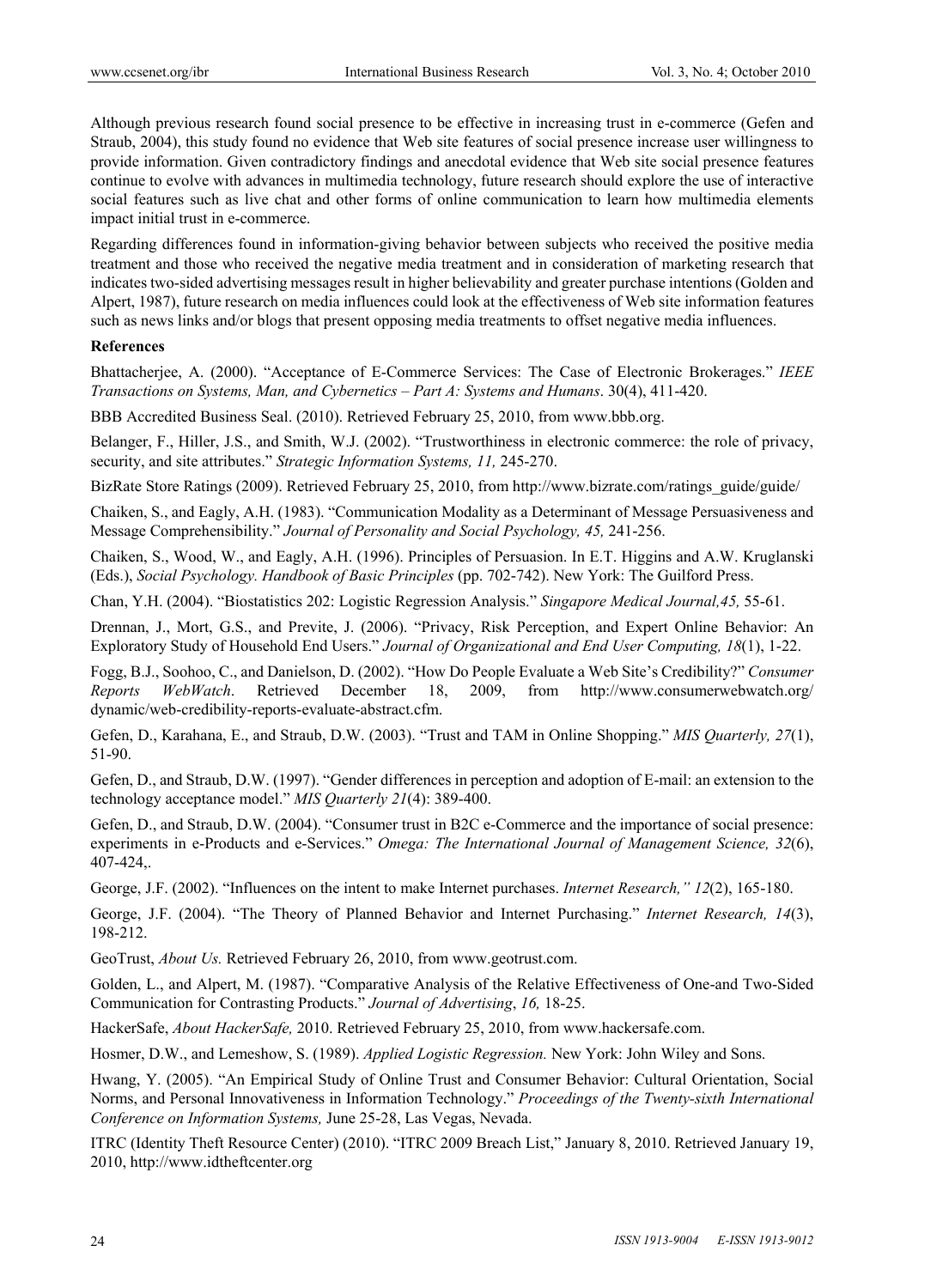Jarvenpaa, S.L., Tractinsky, N., and Saarinen, L. (1999). "Consumer Trust in an Internet Store: A Cross-Cultural Validation." *Journal of Computer Mediated Communication, 5*(2).

Jarvenpaa, S.L., Tractinsky, N., and Vitale, M. (2000). "Consumer Trust in an Internet Store." *Information Technology and Management*, *1*(1), 45-71.

Lee, M.K., and Turban, E. (2001). "A Trust Model for Consumer Internet Shopping." *International Journal of Electronic Commerce, 6*(1), 75-91.

Limayem, M., Khalifa, M., and Frini, A. (2000)."What Makes Consumers Buy from Internet? A Longitudinal Study of Online Shopping." *IEEE Transactions on Systems, Man, and Cybernetics – Part A: Systems and Humans, 30*(4), 421-432.

Mauldin, E., and Arunachalam, V. (2002). "An Experimental Examination of Alternative Forms of Web Assurance for Business-to-Consumer e-Commerce." *Journal of Information Systems*, *16*(1), 33-54.

McGuire, W.J. (1968). "Personality and Susceptibility to Social Influence." In E.F. Borgatta and W.W. Lambert (Eds.), *Handbook of Personality Theory and Research,* 1130-1187. Chicago: Rand McNally and Company.

McKnight, D.H., and Chervany, N.L. (2001). "Conceptualizing Trust: A Typology and E-Commerce Customer Relationships Model." *Proceedings of the 34th Hawaii International Conference on System Sciences*, January 3-6, Maui, Hawaii.

McKnight, D.H., Cummings, L.L., and Chervany, N.L. (1998). "Initial Trust Formation in New Organizational Relationships." *Academy of Management Review. 23*(3):472-490.

McKnight, D.H., Choudhury, C.J., and Kacmar, V. (2002). "Developing and Validating Trust Measures for e-Commerce: An Integrative Typology." *Information Systems Research*, *13*(3), 334-359.

Menard, S. (1995). *Applied Logistic Regression Analysis*. Thousand Oaks: Sage Publications.

Miyazaki, A.D., and Krishnamurthy, S. (2002). "Internet Seals of Approval: Effects on Online Privacy Policies and Consumer Perceptions." *Journal of Consumer Affairs, 36*(1), 28-40.

Ozkan, S., Bindusara, G., and Hackney, R. (2010). "Facilitating the adoption of e-payment systems: theoretical constructs and empirical analysis." *Journal of Enterprise Information Management, 23*(3), 305-325.

Palmer, J.W., Bailey, J.P., Faraj, S., and Smith, R.H. (2000). "The Role of Intermediaries in the Development of Trust in the WWW: The Use and Prominence of Trusted Third Parties and Privacy Statements." *Journal of Computer Mediated Communication, 5*(3).

Pampel, F.C. (2000). *Logistic Regression: A Primer.* Thousand Oaks: Sage Publications.

Pedhazur, E.J. (1997). Multiple Regression in Behavioral Research. Explanation and Prediction. 3<sup>rd</sup> Edition. Stamford: Thompson Learning.

Pennington, R., Wilcox, H.D., and Grover, V. (2003). "The Role of System Trust in Business-to-Consumer Transactions." *Journal of Management Information Systems, 20*(3), 197-236.

Petty, R.E., and Cacioppo, J.T. (1986). Communication and Persuasion: Central and Peripheral Routes to Attitude Change. New York: Springer-Verlag.

Shadish, W.R., Cook, T.D., and Campbell, D.T. (2002). Experimental and Quasi-Experimental Designs for Generalized Causal Inference. Boston: Houghton Mifflin Company.

Smith, H.J., Milberg, S.J., and Burke, S.J. (1996). "Information Privacy: Measuring Individuals' Concerns about Organizational Practices." *MIS Quarterly, 20(* 2), 167-196.

SquareTrade, *About Us,* 2010. Retrieved February 26, 2010, from www.squaretrade.com.

Taylor, S., and Todd, P.A. (1995). "Understanding Information Technology Usage: A Test of Competing Models." *Information Systems Research, 6*(2), 144-176.

TrustE, *About TrustE* (n.d.). Retrieved February 25, 2010, from www.truste.com.

VeriSign, *About VeriSign* (2010). Retrieved February 25, 2010, from www.verisign.com.

Wang, Y.D., and Emurian, H.H. (2005). "Trust in E-Commerce: Consideration of Interface Design Factors." *Journal of Electronic Commerce in Organizations,* 3(4), 42-60.

WebAssured, *About Us* (n.d.). Retrieved February 26, 2010, from www.webassured.com.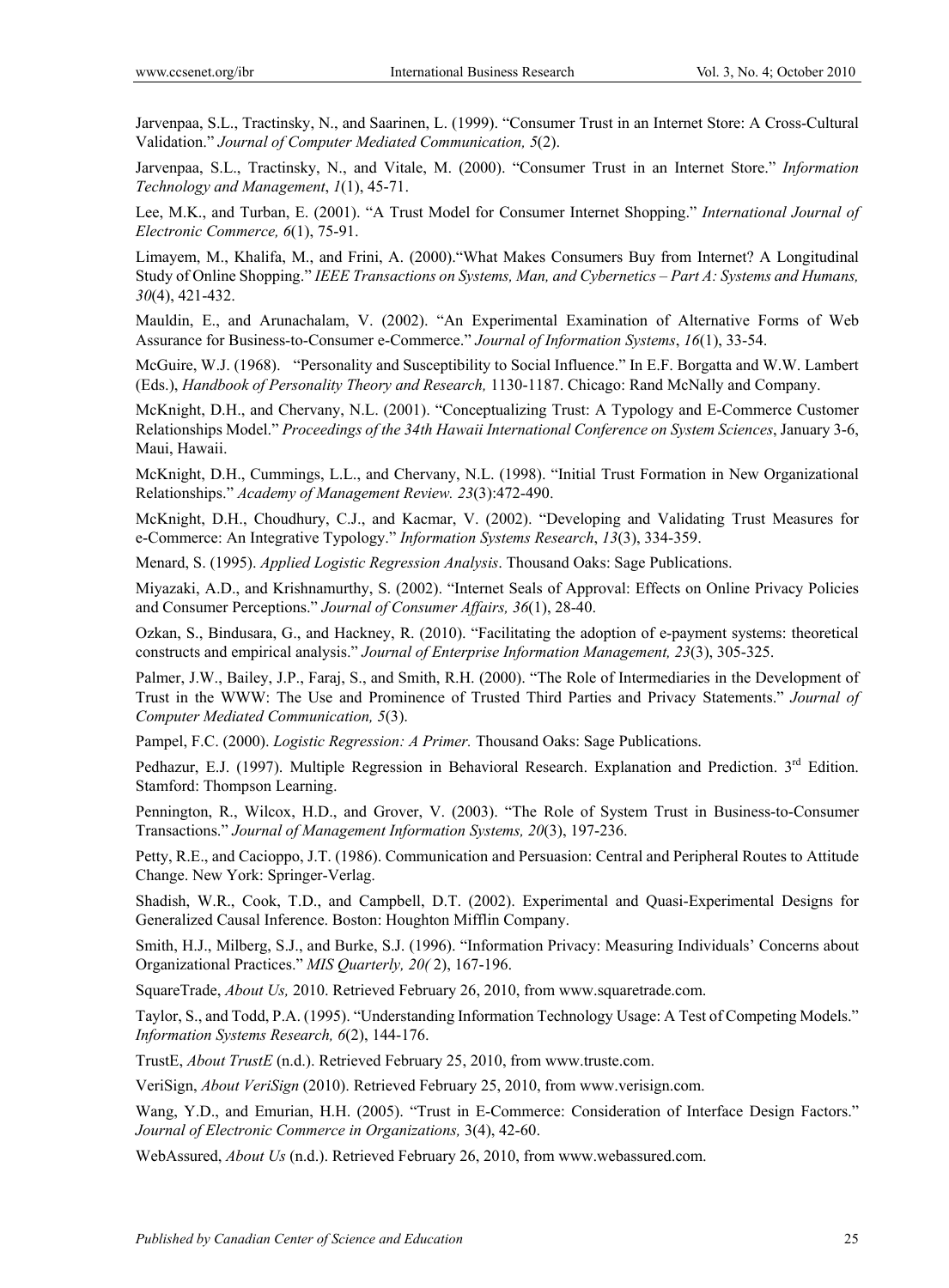Table 1. Characteristics of survey respondents

| Age                    |       | <b>Years Online</b>                 |       |  |
|------------------------|-------|-------------------------------------|-------|--|
| 18-24                  | 72%   | 7 years or more                     | 72%   |  |
| 25-35                  | 21%   | 4 to 6 years                        | 26%   |  |
| 35-44                  | 5%    | 3 years or less                     |       |  |
| 45 and over            | $2\%$ |                                     |       |  |
|                        |       | <b>Frequency of Internet Use</b>    |       |  |
| Gender                 |       | Daily                               | 93%   |  |
| Male                   | 54%   | Weekly                              | 6%    |  |
| Female                 | 46%   | Monthly or less                     | $1\%$ |  |
|                        |       |                                     |       |  |
| <b>Ethnicity</b>       |       | <b>Frequency of Online Purchase</b> |       |  |
| White                  | 59%   | Couple of times per year            | 54%   |  |
| Black/African American | 29%   | Monthly                             | 26%   |  |
| Asian                  | 8%    | Weekly                              | 7%    |  |
| Native Hispanic        | $2\%$ | Daily                               | $1\%$ |  |
| Other                  | $2\%$ |                                     |       |  |

Note: The final dataset includes 628 cases. The respondents were mostly young, racially diverse and evenly split by gender. Respondents reported frequent usage of the Internet and occasional online purchase activity.

Table 2. Results of Reduced Multivariate Model

|            |                       |               | Significant Variables in the Equation |  |  |
|------------|-----------------------|---------------|---------------------------------------|--|--|
|            | Model chi-square $Gm$ | Sig. of $G_m$ | (Wald statistic $p < .05$ )           |  |  |
| Name       | 26.574                | .002          | race, trust                           |  |  |
| Email      | 25.718                | .002          | race, trust, media                    |  |  |
| Address    | 31.863                | .000          | race, trust                           |  |  |
| Phone      | 18.750                | .027          | social 2 (family)                     |  |  |
| <b>CCN</b> | 54.056                | .000          | race, trust, site, social 2 (family)  |  |  |
| <b>SSN</b> | 16.952                | .049          | media                                 |  |  |

The results of the reduced multivariate model shows five variables to be significant at the .05 level for at least one outcome variable.

Table 3. Logistic Regression Model: Variables in the Equation

|          | B        | SЕ   | Wald   | Df             | Sig. | Exp(B) |
|----------|----------|------|--------|----------------|------|--------|
| Race     |          |      | 8.854  | 3              | .031 |        |
| Race(1)  | $-1.003$ | .397 | 6.398  | 1              | .011 | .367   |
| Race(2)  | $-.595$  | .739 | .648   | 1              | .421 | .551   |
| Race(3)  | $-.367$  | .203 | 3.259  | 1              | .071 | .693   |
| Trust    | .380     | .082 | 21.306 | 1              | .000 | 1.463  |
| Media    |          |      | 12.353 | $\overline{c}$ | .002 |        |
| Media(1) | .409     | .217 | 3.541  | 1              | .060 | 1.506  |
| Media(2) | $-.392$  | .216 | 3.282  | 1              | .070 | .676   |
| Social 2 | $-142$   | .054 | 6.862  | 1              | .009 | .868   |
| Site     |          |      | 6.702  | 2              | .035 |        |
| Site(1)  | .470     | .227 | 4.227  | 1              | .039 | 1.601  |
| Site(2)  | .544     | .223 | 5.927  | 1              | .015 | 1.723  |
| Constant | $-1.111$ | .242 | 21.082 | 1              | .000 | .329   |

The estimates shown in Table 3 indicate four covariates in the model are important factors for willingness to provide personal information on the Internet in the context of initial trust formation.